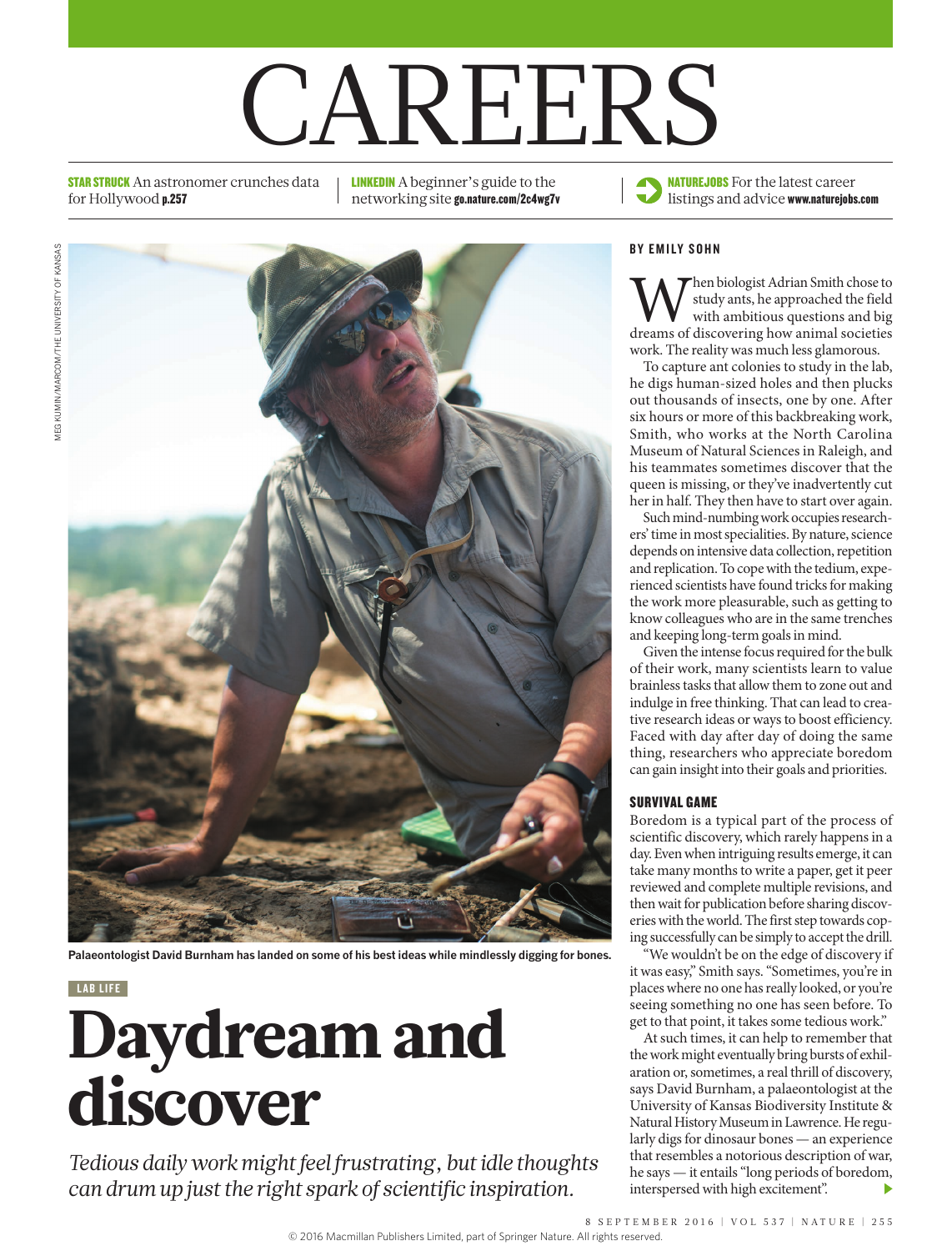Every trip begins months beforehand with much tiresome preparation, such as filling out forms to get excavation permits. Once his team arrives in the field, the group has to organize gear, drive on bumpy dirt roads and hike to a site where the researchers set up tents and equipment. Then comes the slow process of digging, often in hot or otherwise uncomfortable conditions. The work starts with shovels and picks, but when fossil evidence begins to appear, the palaeontologists switch to smaller, more delicate tools to unearth what might end up being just unidentifiable shards of bone. Any finds that could add to the overall puzzle must be carefully wrapped and meticulously documented before being taken to the lab, where an even more delicate process of excavation and investigation continues.

As the hours disappear, Burnham keeps in mind the possibility that he might at any moment find a motherlode of bones or a fossil that will change everything. Equally motivating are sporadic discoveries that shed light on big questions. Sometimes, the pay-off can be huge. On one memorable dig in China, Burnham's team found a raptor that turned out to be a new species. During the monotonous fact-checking process required to verify the find, the team compared the new bones to those of a related raptor and realized that the relative had grooved teeth, which suggested that it was venomous. That realization led to a paper, published in the *Proceedings of the National Acad*e*my of Sciences*<sup>1</sup> in 2010, that described the first venomous raptor ever known.

Finds such as those are rewarding enough, he says, to confer a surprisingly high tolerance for boredom or similar discomfort. "That one piece of excitement is so exhilarating," he says. "It just gets into your blood and you have to keep going."

Telling others about your grand goals can be another way to endure tedium, suggests

David Hadley, an epidemiologist in Tampa, Florida, who does both academic and industrial research. He is developing a programme that would help oncologists to settle on the best course of care for patients with cancer on the basis of treatment data from previous patients and other information such as their ages, gender and genetic variations. To get it right, he has to run a lot of computer simulations and then wait as a computer crunches data, sometimes for up to a week. Often, results reveal mistakes that need to be fixed before the next simulation can be run. "It really helps to talk to other people about the big picture, not necessarily about what you are doing day to day, but about what you are trying to achieve overall," he says. "In my case, it's trying to help sick kids. That is why I'm motivated to do it."

#### GRUNT WORK TO GROWTH

Just as musicians need to learn scales before they can improvise, grunt work is a necessary step towards designing studies to answer big questions, adds William Stoops, a behavioural pharmacologist at the University of Kentucky in Lexington. He has spent many hours supervising research subjects as they interact with a computer to earn doses of addictive drugs, with the goal of working out what drives drug use and abuse, and finding treatments. "If you can't understand what a subject is supposed to do in a session, and you design an experiment that's just not feasible, it will fail," he says. "Every graduate student and postdoc learns this stuff from the ground up."

Frequently reminding yourself of the potential pay-off can make delayed gratification more palatable, Smith says. "It sucks until it doesn't" is a mantra that he repeated to himself on a trip this year to Florida, where he spent eight long, hot days roaming around forests getting bitten by mosquitoes while crawling on his hands and knees to look for ants. It was tough going until

#### BEATING BOREDOM *Tunes for tedium*

When work gets boring, many researchers tune out by tuning in — enduring repetitive work by listening to music or stories. Deciding what's best to listen to during tedious tasks depends on the kind of work. For tasks that require some attention but not full focus, behavioural ecologist Margaret Couvillon, who will soon teach entomology at the Virginia Polytechnic Institute and State University in Blacksburg, recommends choosing familiar audio books. But to survive long stretches of nothing punctuated by busy periods, she prefers podcasts that are easy to pause and resume. Favourites include: This American Life, Invisibilia, Science Friday and Wait Wait Don't Tell Me.

Adrian Smith, an ant researcher at the North Carolina Museum of Natural Sciences in Raleigh, North Carolina, likes podcasts, too, and recommends ones that match outside interests. He enjoys comedy and pop-culture themes: Bullseye, WTF, the Memory Palace and the Bret Easton Ellis Podcast.

Music is another option. David Hadley, an epidemiologist in Tampa, Florida, likes to listen to stuff that's familiar to him. UK neuroscientist Dean Burnett prefers classic mainstream pop that drowns out distractions without being too stimulating. He also points to a common belief that video-game theme music is ideal for boosting motivation. E.S.



**Biologist Karen Warkentin counts frog eggs.**

he found what he was looking for: colonies of *Formica archboldi*, a species that preys on other ants and litters its nests with their carcasses. He wanted to take them to his lab to study their prey  $\frac{1}{2}$ preferences and possible predatory behaviours.

It could always be worse, adds neuroscientist Dean Burnett, who, as a graduate student at Cardiff University, UK, watched many rats navigate many mazes, tallying which direction the rats chose at each turn, to try to understand how they retrieved memories. Without a way to automate data collection, he would remind himself of the glamour of his previous job: embalming corpses for a medical school.

He recommends starting work with your eyes open and the expectation that some tasks will be less fun than others. "People want to do science, and they have big lofty goals," he says. "A lot is day-to-day work. There can't be many jobs that are generally enjoyable all day, every day."

To make monotonous work more bearable, it can also be useful to schedule repetitive tasks to match your own ebbs and flows of energy, says Karen Warkentin, an integrative biologist at Boston University in Massachusetts. To do her work, she has forced herself to stay awake many nights in a dark lab, waiting for snakes to wake up and eat frog eggs. She has walked around a pond counting bundles of dozens of eggs, often recounting and recounting. And she has measured thousands of frogs as they grew from tadpoles to adults, all in the name of understanding plasticity in the early-life stages of amphibians, among other goals. After handling frogs all day, she spent evenings plugging numbers into spreadsheets and checking columns — clocking 16-hour work days in what she calls a "crazy marathon" of an experiment.

She prefers different times for different tasks. For her, early morning is usually best for creative work, such as writing. When her brain feels fried, often after lunch or in the evening, she finds satisfaction in repetitive jobs. "You can feel like, 'Hey, I'm still being productive'," she says.

Warkentin likes to work in silence, but many researchers distract themselves by listening to music, podcasts or books on tape (see 'Tunes for tedium'). Tedious times can also be a bonding experience, Burnham says. While digging